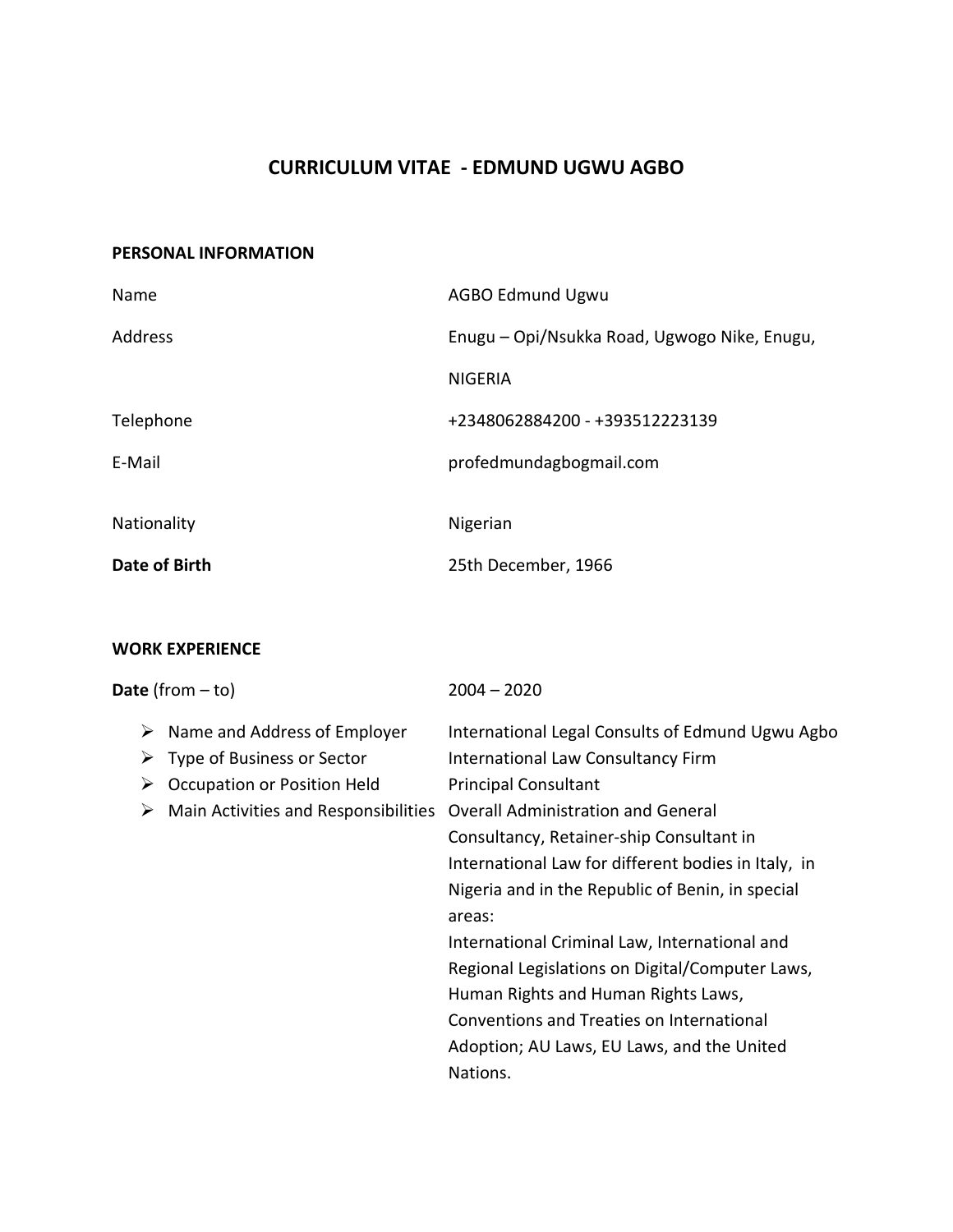|   | <b>Date</b> (from $-$ to)            | 2011-2020                                                                                                                                                                                                                                                                                                                                                                                                                                                               |
|---|--------------------------------------|-------------------------------------------------------------------------------------------------------------------------------------------------------------------------------------------------------------------------------------------------------------------------------------------------------------------------------------------------------------------------------------------------------------------------------------------------------------------------|
| ➤ | Name and Address of Employer         | International Bio-Research Institute (IBI)                                                                                                                                                                                                                                                                                                                                                                                                                              |
|   | Type of Business or Sector           | Higher Institution of Research and Studies                                                                                                                                                                                                                                                                                                                                                                                                                              |
| ➤ | Occupation or Position Held          | Rector/Director of Research                                                                                                                                                                                                                                                                                                                                                                                                                                             |
|   | Main Activities and Responsibilities | Professor/Overall Administration and Academic<br>coordination of training and research in different<br>areas of interest:<br>African Philosophy, Comparative Metaphysics,<br>African Law, Human Rights Law, International Law,<br>International Criminal Law, Aviation Laws, African<br>Geopolitics, Geolaw, International Relations and<br>Diplomacy, Anti-corruption Laws, Digital/Computer<br>Forensics, Bioethics, Biotechnology, Biolaw,<br>Natural/Phytomedicine. |

| $\bullet$ | <b>Date</b> (from $-$ to)            | 2011-2020                                             |
|-----------|--------------------------------------|-------------------------------------------------------|
| $\bullet$ | Name and Address of Employer         | Ateneo Pontificio Regina Apostolorum (APRA),          |
|           |                                      | Rome                                                  |
| $\bullet$ | Type of Business or Sector           | University, Higher Institution                        |
|           | Occupation or Position Held          | Country Representative/Coordinator of the             |
|           |                                      | International Postgraduate Programme in               |
|           |                                      | Bioethics, African Centre at IBI Ugwogo Nike Enugu    |
|           |                                      | Nigeria.                                              |
|           | Main Activities and Responsibilities | Overall coordination of the Academic Programmes,      |
|           |                                      | Students'/Staff Exchange Programmes Preparation,      |
|           |                                      | integration and teaching of the African expression    |
|           |                                      | of Bioethical Issues (African Bioethics), Bioethics   |
|           |                                      | and Biotechnology in Nigeria and also. Also Visiting  |
|           |                                      | Professorship – where while accompanying the          |
|           |                                      | African Students from IBI - I teach the following     |
|           |                                      | courses during the International Bioethics Summer     |
|           |                                      | Programmes:                                           |
|           |                                      | African Bioethics, Bioethical Issues and African Law, |
|           |                                      | Abortion in Nigerian Law, Biotechnology in Nigeria    |
|           |                                      | Law.                                                  |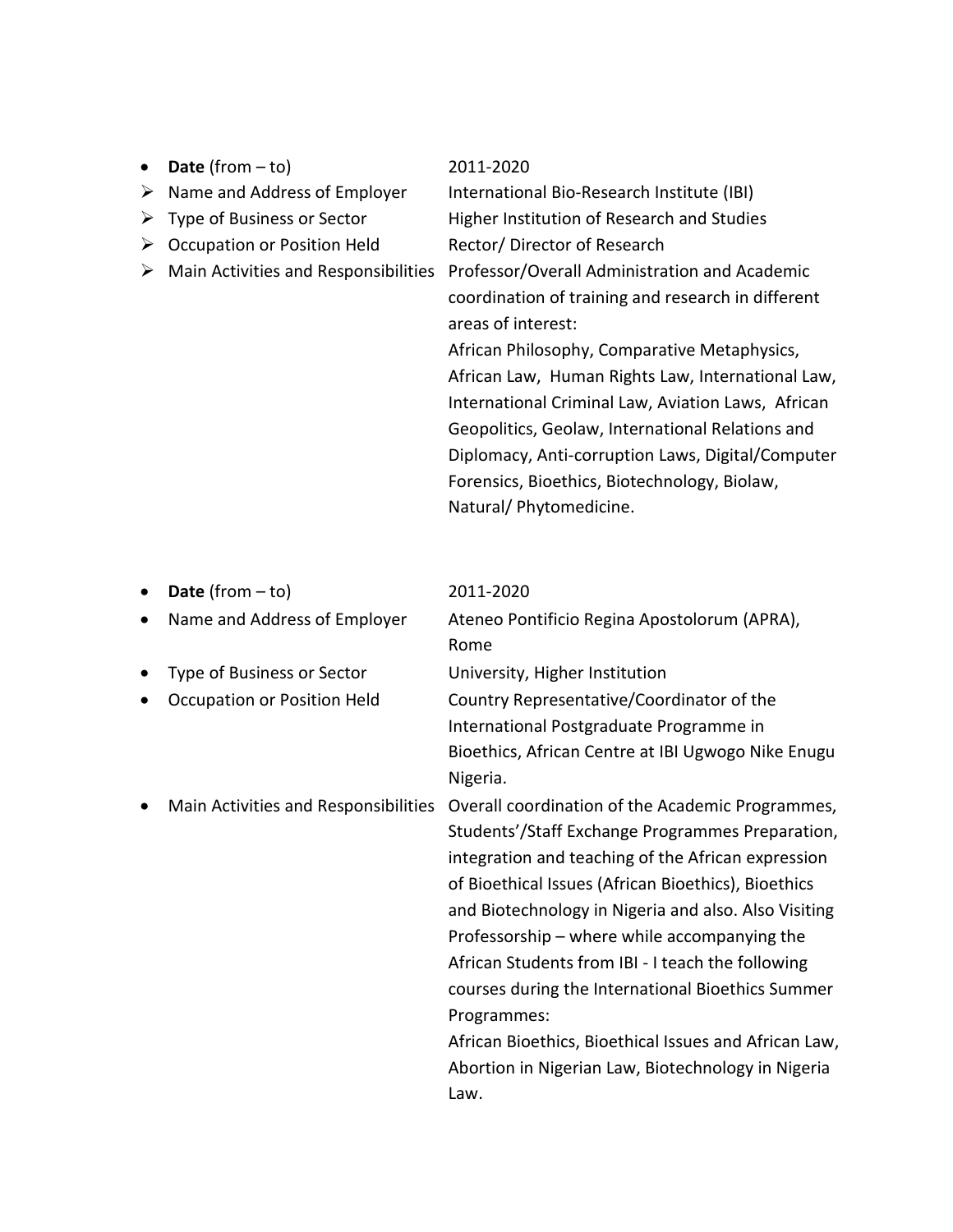|   | Date (from $-$ to)                   | 2014-2020                                                                                                                                                                                                                                                                         |
|---|--------------------------------------|-----------------------------------------------------------------------------------------------------------------------------------------------------------------------------------------------------------------------------------------------------------------------------------|
| ➤ | Name and Address of Employer         | International Bio-Research University                                                                                                                                                                                                                                             |
|   |                                      | (I.B.U. Soccoop)                                                                                                                                                                                                                                                                  |
| ➤ | Type of Business or Sector           | Ente per le Ricerche e Alta Formazione                                                                                                                                                                                                                                            |
| ➤ | <b>Occupation or Position Held</b>   | President/Sole Administrator                                                                                                                                                                                                                                                      |
|   | Main Activities and Responsibilities | Administration, Directorship of Research and of<br>Academic Planning, Promotion of partnership with<br>Italo-Nigerian Institutions and with some other<br>International Bodies.<br>Main areas of Research are: Biotechnology,<br>Agrobiology, Phytomedicine, Pharmacology, Biolaw |
|   | <b>Date</b> (from $-$ to)            | 2018-2020                                                                                                                                                                                                                                                                         |
| ➤ | Name and Address of Employer         | International University for Peace, UNIPACE Rome                                                                                                                                                                                                                                  |
| ➤ | Type of Business or Sector           | University, Higher Institution                                                                                                                                                                                                                                                    |
| ➤ | <b>Occupation or Position Held</b>   | Head, Department of Africa                                                                                                                                                                                                                                                        |
| ➤ | Main Activities and Responsibilities | Research and teaching in African Geopolitics,                                                                                                                                                                                                                                     |
|   |                                      | Geolaw, Geoeconomy, Human Rights and Human                                                                                                                                                                                                                                        |
|   |                                      | Rights Laws, especially of Women and Children in<br>Africa. Coordination of admission of candidates                                                                                                                                                                               |
|   |                                      | from African countries into the UNIPACE BRI                                                                                                                                                                                                                                       |
|   |                                      | Programmes.                                                                                                                                                                                                                                                                       |
|   |                                      |                                                                                                                                                                                                                                                                                   |
| ➤ | <b>Date</b> (from $-$ to)            | 2018-2020                                                                                                                                                                                                                                                                         |
| ➤ | Name and Address of Employer         | Pontifical International Marian Academy (PAMI),                                                                                                                                                                                                                                   |
|   |                                      | Holy See & Nigerian Centre for Mariology                                                                                                                                                                                                                                          |
|   |                                      | Development (NCMD)                                                                                                                                                                                                                                                                |
|   | Type of Business or Sector           | PAMI is one of the Academies of the Holy See                                                                                                                                                                                                                                      |
|   |                                      | responsible for, Research, Inter-cultural                                                                                                                                                                                                                                         |
|   |                                      | Development and International Coordination of                                                                                                                                                                                                                                     |
|   |                                      | Mariological Research and Marian Devotion, while                                                                                                                                                                                                                                  |
|   |                                      | NCMD is the PAMI in Nigeria                                                                                                                                                                                                                                                       |
|   |                                      | Nigerian Representative of PAMI                                                                                                                                                                                                                                                   |
|   | <b>Occupation or Position Held</b>   | President of NCMD/Country Representative of                                                                                                                                                                                                                                       |
|   |                                      | PAMI                                                                                                                                                                                                                                                                              |
| ➤ |                                      | Main Activities and Responsibilities Overall Administration and Academic coordination                                                                                                                                                                                             |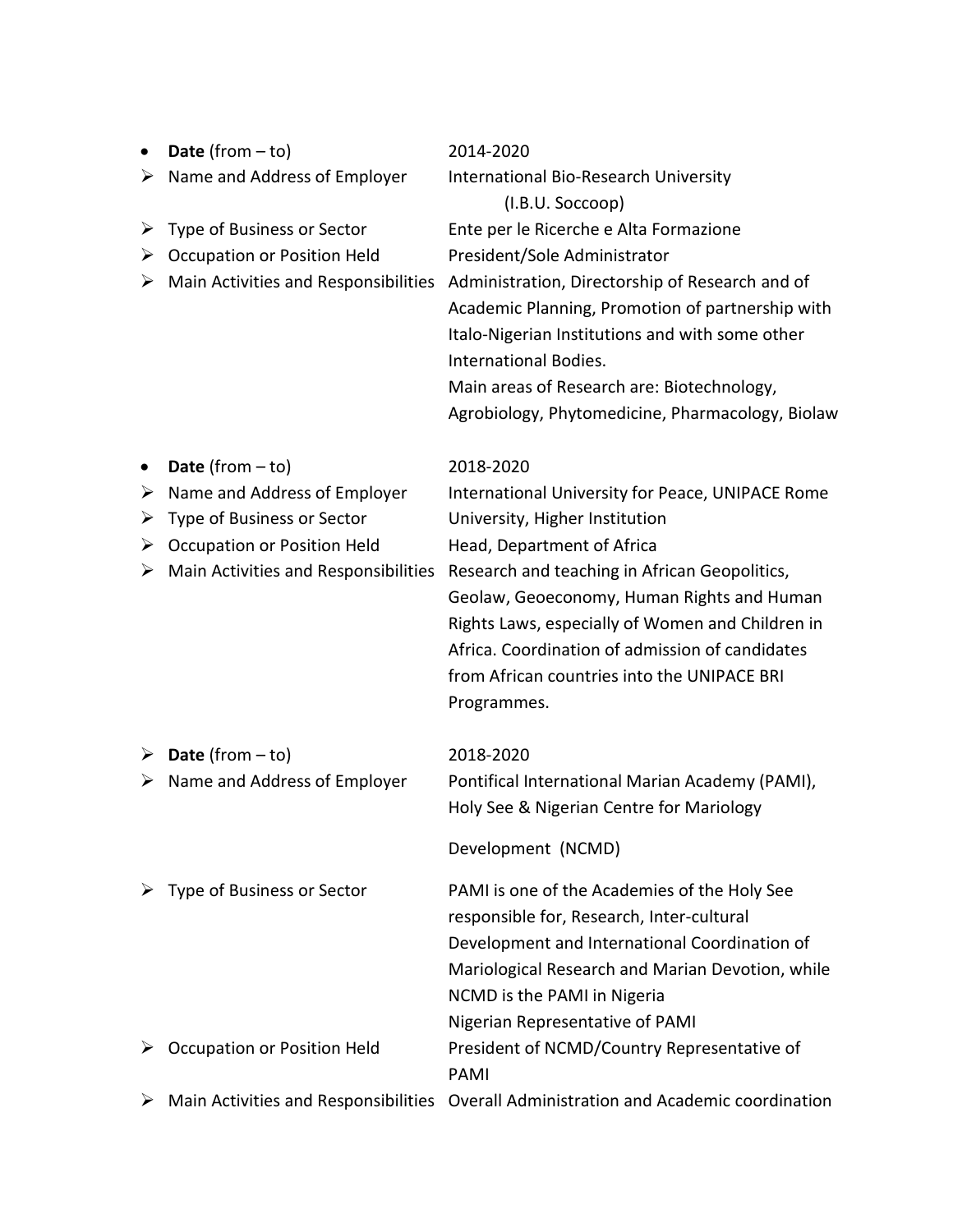| of areas of special interest:                |
|----------------------------------------------|
| Mariology, Marian devotion, Intercultural    |
| development, Studies in Mariology, Marian    |
| Pharmacognosy, Cultural/Traditional Medicine |
|                                              |

|   | Date (from $-$ to)                   | 2019-2020                                                                                                                      |
|---|--------------------------------------|--------------------------------------------------------------------------------------------------------------------------------|
| ➤ | Name and Address of Employer         | AiBi International Children's Friend Association                                                                               |
| ➤ | Type of Business or Sector           | An NGO that promotes Children's Rights and also<br>International/Distance Adoption                                             |
| ➤ | <b>Occupation or Position Held</b>   | President of the Nigerian Organization/Country<br>(Nigerian); Representative of the International<br><b>Headquartres Italy</b> |
| ➤ | Main Activities and Responsibilities | <b>Overall Administration and Retainer-ship</b>                                                                                |
|   |                                      | Consultant in International and Municipal Adoption                                                                             |
|   |                                      | Law                                                                                                                            |
|   | <b>Date</b> (from $-$ to)            | 2008-2014                                                                                                                      |
| ➤ | Name and Address of Employer         | Madonna University, Elele Nigeria)                                                                                             |
| ➤ | Type of Business or Sector           | University, Higher Institution                                                                                                 |
| ➤ | <b>Occupation or Position Held</b>   | Director, Institute of Bioethics &                                                                                             |
|   |                                      | Research/Professor                                                                                                             |
|   | Main Activities and Responsibilities | Overall Administration and formulation of the                                                                                  |
|   |                                      | Curriculum Studiorum and Academic                                                                                              |
|   |                                      | coordination of training and research and teaching<br>in different areas of interest:                                          |
|   |                                      | Bioethics, Criminal Law, International Law, Medical<br>and Insurance Law, Industrial Law, History and                          |
|   |                                      | Philosophy of Science, and Nigerian Peoples and                                                                                |
|   |                                      | Culture.                                                                                                                       |
|   |                                      |                                                                                                                                |

| • Date (from $-$ to)                          | 2000-2004                                                                                           |
|-----------------------------------------------|-----------------------------------------------------------------------------------------------------|
| $\triangleright$ Name and Address of Employer | Institute of Management and Technology (IMT),                                                       |
|                                               | Enugu                                                                                               |
| $\triangleright$ Type of Business or Sector   | Polytechnic University, Higher Institution                                                          |
| Occupation or Position Held                   | <b>Visiting Lecturer</b>                                                                            |
|                                               | $\triangleright$ Main Activities and Responsibilities Delivering of lectures, tutoring of students, |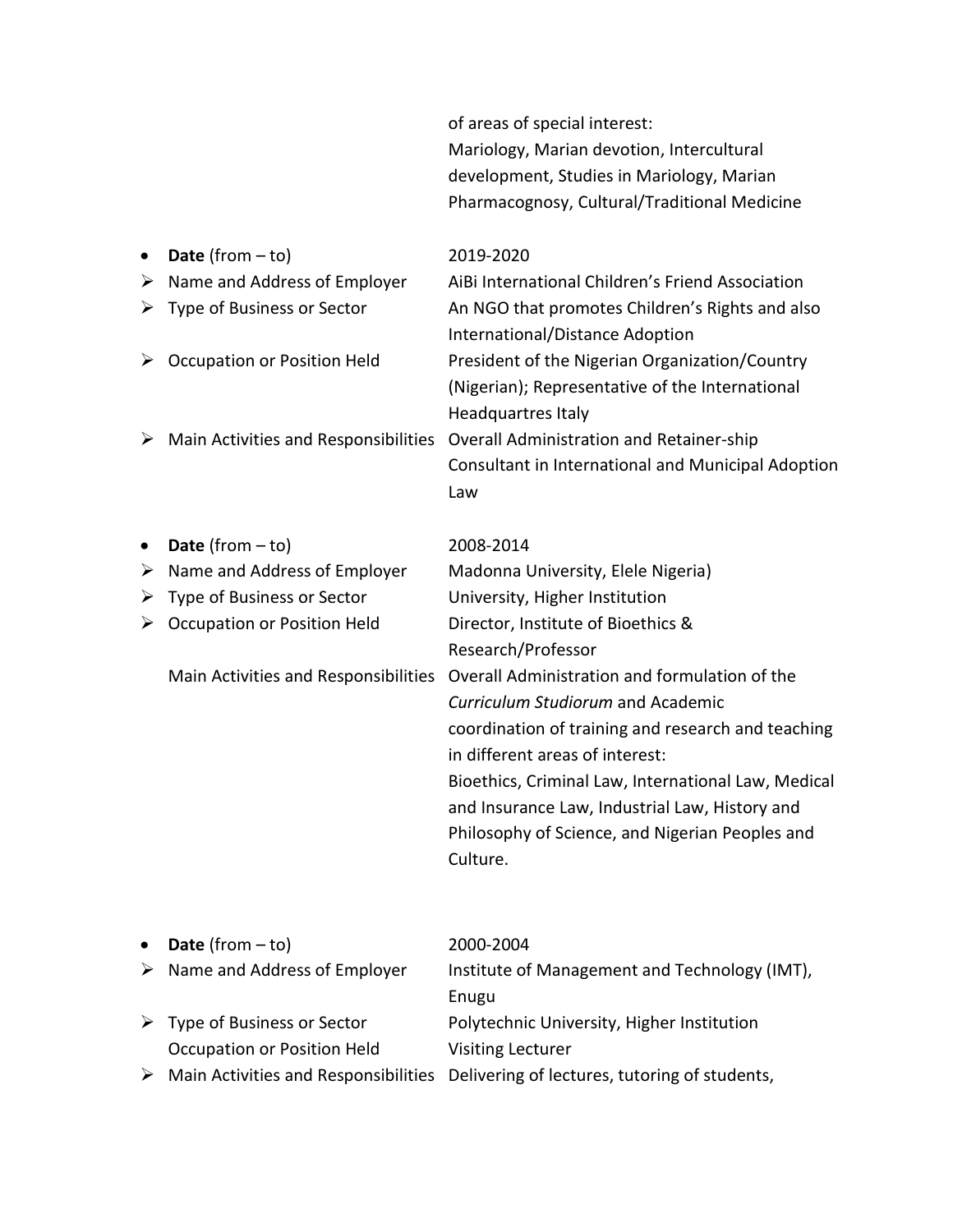Supervision (moderation) of Projects (Thesis) in areas of interest: Principles of Nigerian Law, Business Law, Industrial Law, Banking Laws

| $\bullet$ | <b>Date</b> (from $-$ to)                             | 1996-2000                                         |
|-----------|-------------------------------------------------------|---------------------------------------------------|
|           | $\triangleright$ Name and Address of Employer         | Prof. Aniceto Molinaro in Pontifcia Universita'   |
|           |                                                       | Lateranense (PUL)                                 |
|           | $\triangleright$ Type of Business or Sector           | University, Higher Institution Professor          |
| ➤         | Occupation or Position Held                           | <b>Assistant Professor</b>                        |
|           | $\triangleright$ Main Activities and Responsibilities | Delivering of lectures, Coordination of Seminars, |
|           |                                                       | Examinations, Preparation of Course outlines in   |
|           |                                                       | areas of interest:                                |
|           |                                                       | Metaphysics, Metaphysics and Mysticism            |
|           |                                                       |                                                   |

### **EDUCATION AND TRAINING**

- **Date** (from to) 1994-1996
- 
- 
- ➢ Title of Qualification awarded Doctor of Philosophy (Ph.D.)
- ➢ Level in National qualification Third Cycle Studies (if appropriate)
- **Date** (from to) 1992-1994
- 
- 
- ➢ Title of Qualification awarded Master's in Philosophy (M.Phil.)
- ➢ Level in National qualification Second Cycle Studies (if appropriate)

➢ Name and type of Organization Pontifical Lateran University (PUL), Vatican City. providing education and training Theorem Controller Christopher Institution ➢ Principal Subjects/ Occupational PHILOSOPHY/METAPHYSICS/PHILOSOPHY OF LAW/ Skills covered SCIENCE/ ETHICS/MAGIC/MYSTICISM

➢ Name and type of Organization Pontifical Lateran University (PUL), Vatican City. providing education and training University, Higher Institution ➢ Principal Subjects/ Occupational PHILOSOPHY/METAPHYSICS/EPISTEMOLOGY/ PHILOSOPHY OF NATURE AND SCIENCE/PHILOSOPHICAL ANTHROPOLOGY/PHENOMENOLOGY/ ETHICS/PJILOSOPHY OF RELIGION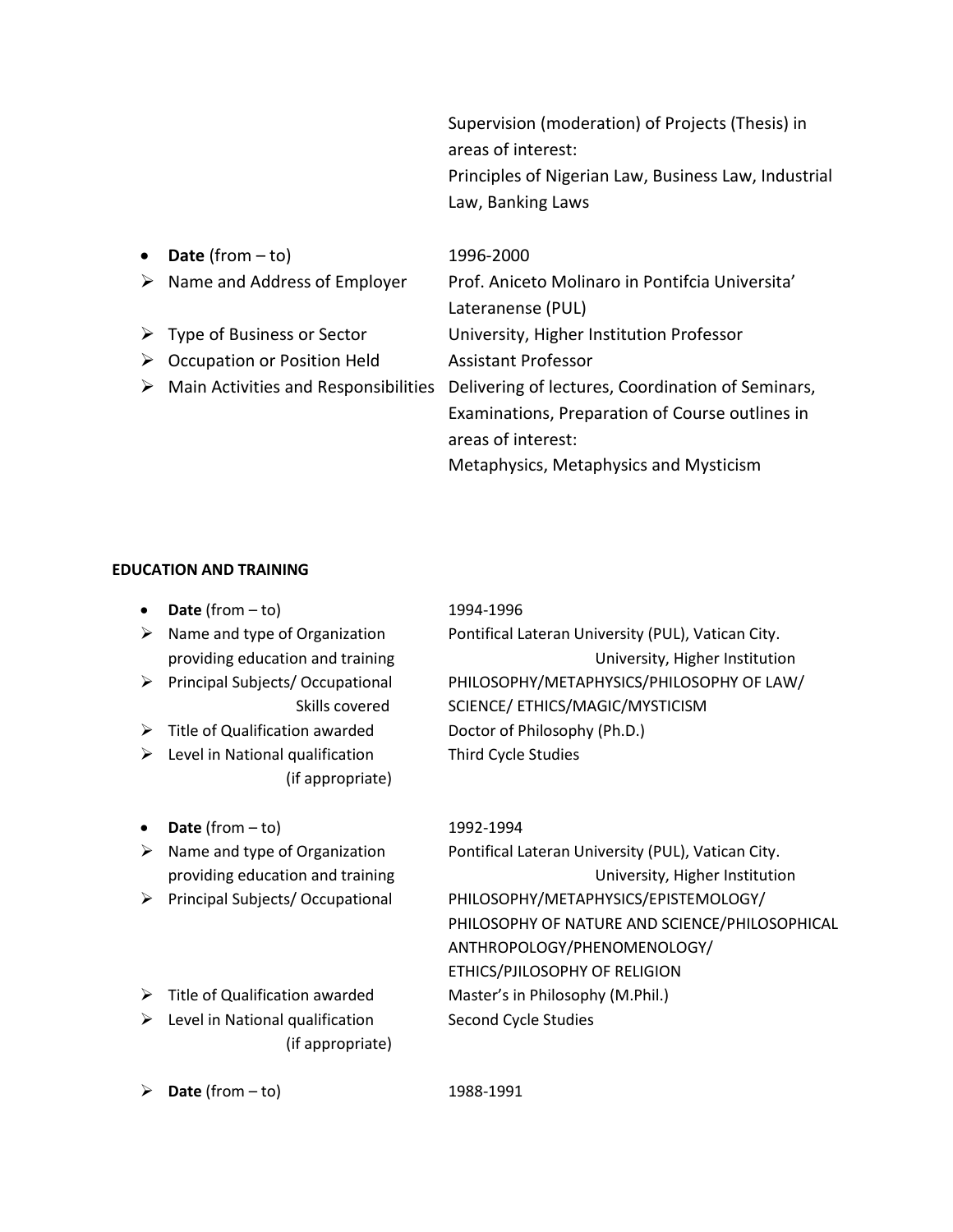- 
- 
- 

 $\triangleright$  Level in National qualification (if appropriate)

➢ Name and type of Organization Claretian Institute of Philosophy (CIP), Nekede Owerri Nigeria  $\triangleright$  providing education and training Higher Institution (affiliate of Pontifical Urbaniana University, Rome)

➢ Principal Subjects/ Occupational History of Philosophy (Ancient Medieval and Modern) , Skills Covered Sociology, Psychology, Logic, Metaphysics, Epistemology, Aesthetics ➢ Title of Qualification awarded Undergraduate Programme Transcript

- 
- providing education and training University, Higher Institution
- 
- $\triangleright$  Title of Qualification awarded (B.Phil.)
- $\triangleright$  Level in National qualification First Cycle Studies (if appropriate)
- **Date** (from to) 1998-2000
- providing education and training University, Higher Institution
- 
- ➢ Title of Qualification awarded Master's in Law (LL.M.)
- ➢ Level in National qualification Second Cycle Studies (if appropriate)
- ➢ **Date** (from to) 1994-1998
- providing education and training University, Higher Institution
- 
- $\triangleright$  Title of Qualification awarded Bachelor's in Law (LL.B)
- ➢ Level in National qualification First Cycle Studies

# • **Date** (from – to) 1991-1992 1 ➢ Name and type of Organization Pontifical Lateran University (PUL), Vatican City. ➢ Principal Subjects/ Occupational History of Philosophy (Contemporary), Phenomenology, Skills covered **Hermeneutics**, Philosophy of Mind, Political Philosophy,

➢ Name and type of Organization Pontifical Lateran University (PUL), Vatican City. ➢ Principal Subjects/ Occupational LAW/ECONOMICS/POLITICAL SCIENCE/PHILOSOPHY Skills covered **International Criminal Law, International /Comparative** Law, International Organizations, Human Rights Law

➢ Name and type of Organization Pontifical Lateran University (PUL), Vatican City. ➢ Principal Subjects/ Occupational PRIVATE LAW/PUBLIC LAW/CANON LAW/INSTITUTION Skills covered OF INTERNATIONAL LAW, CONSTITUTIONAL LAW/PHILOSPHY OF LAW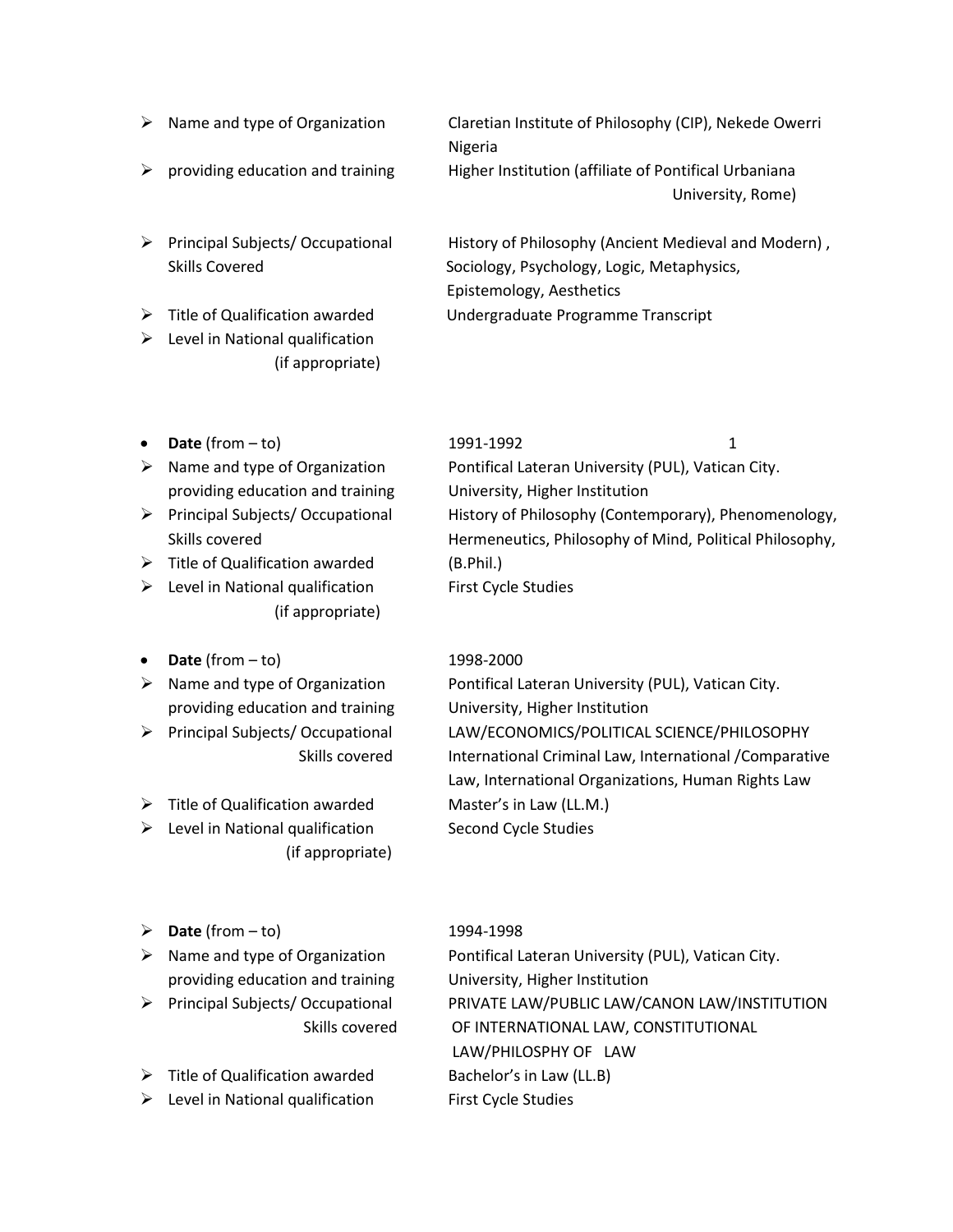### (if appropriate)

- ➢ **Date** (from to) 1996-2000
- 
- ➢ providing education and training Universities, Higher Institution
- 
- ➢ Title of Qualification awarded Master's in Bioethics (M.B.)
- ➢ Level in National qualification Second Cycle Studies (if appropriate)
- ➢ **Date** (from to)
- providing education and training Institution of Research
- ➢ Principal Subjects/ Occupational

➢ Name and type of Organization Johnpaul II Institute for Studies on Marriage and Family/Catholic University of Rome "Agostino Gemelli) ➢ Principal Subjects/ Occupational BIOETHICS, BIOTECHNOLOGY, BIOLAW, CRIMINAL LAW, Skills covered METAPHYSICS, ETHICS, PHILOSOPHY, THEOLOGY, LAW OF CONTRACT, MEDICAL AND INSURANCE LAW, JURISPRUDENCE

➢ Name and type of Organization Pontifical International Marian Academy, Vatican City.

 Skills covered MARIOLOGY, MARIOPHANY, CHRISTOPHANY, MARIAN DEVOTION, INTERCULTURAITY, APPARITIONS IN COMPARATIVE MUNICIPAL LAWS, MANAGEMENT OF MARIAN AND OTHER RELIGIOUS SHRINES

#### **PERSONAL SKILLS AND COMPETENCIES**

Acquired in the course of life And career but not necessarily covered by formal Certificates and Diplomas

#### MOTHER TONGUE **Igbo**

OFFICIAL LANGUAGE **English** Reading Skills **Excellent** Writing Skills **Excellent** Verbal Skills **Excellent** 

#### OTHER LANGUAGES

Reading Skills **Excellent** Writing Skills Good Verbal Skills Good

Italian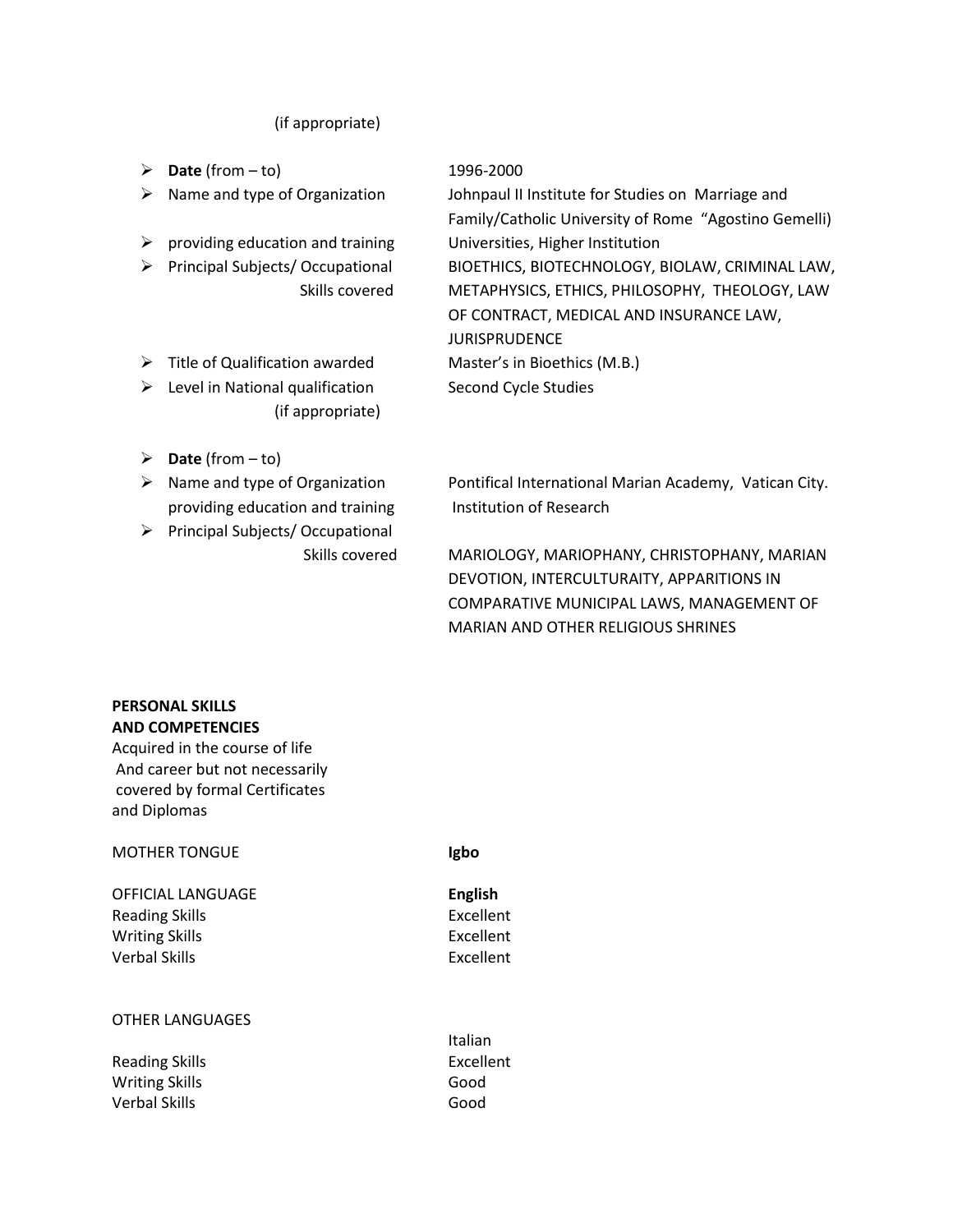|                       | French |
|-----------------------|--------|
| Reading Skills        | Good   |
| <b>Writing Skills</b> | Good   |
| Verbal Skills         | Good   |

#### **PUBLICATIONS**

Author and Editor:

- Africa: Magic, Mysticism and Being A Rational Inquiry, PACRARI Publications, Rome, 1997
- Madonna ISREPAT International Journal of African Philosophy and Theology (MIIJAP), MUP, from 2009, ISBN 978-901-226. Editor
- Lo studio del Misticismo Africano come lo Studio dell'Essere in quanto Essere, in AAVV Prospettive di Filosofia Africana,. AEI Editrice, Roma, 2001
- African Metaphysics of Music, in Madonna Trumpet Journal, MUP, Enugu, 1998
- African Philosophy: Origins and Trends, in allAfrica.com, 2001.
- Edeh's Charity Peace Model, in AAVV, Authors House, Bloomington IN, 2013, pp.1-52; pp.173- 213. 154-210.
- Rectification of African History as the Condition for True Reconciliation, in The Church of Jesus Christ in Africa, Madonna University Press, 2009, pp.
- Law, Reconciliation and Peace in the Philosophy and Theology of Emmanuel Edeh and in the Philosophy of Ugwu Edmund Agbo, in MIIJAP, 2009
- Reati Digitali nella Norma Vigente in Nigeria: Problemi dell'Ammissibilita' ed Applicazione della Prova, i[n http://www.nuovefrontierediritto.it/reati](http://www.nuovefrontierediritto.it/reati), 14 July 2017.

### **OTHER MERITS**

- Patron, Anti-Corruption Awareness Organization, Nigeria
- UN, Millennium Development Ambassador
- President, General Ohanaeze Ndigbo in the Diapora
- Chairman, Enugu State Science and Technology Council
- Member, Roman Union of African Jurists (URGAF)
- Founder/President, Environmental Protection Agency, Enugu
- Founder/ President, Istituto per la Promozione della Cultura, Risorse e Ricerche Avanzate Africane "PACRARI)

#### Dear Professor Schettino,

I really appreciate your good efforts towards establishing a world-class University and considering me as one of the prospective collaborators/stakeholders to represent the Institution in the African continent.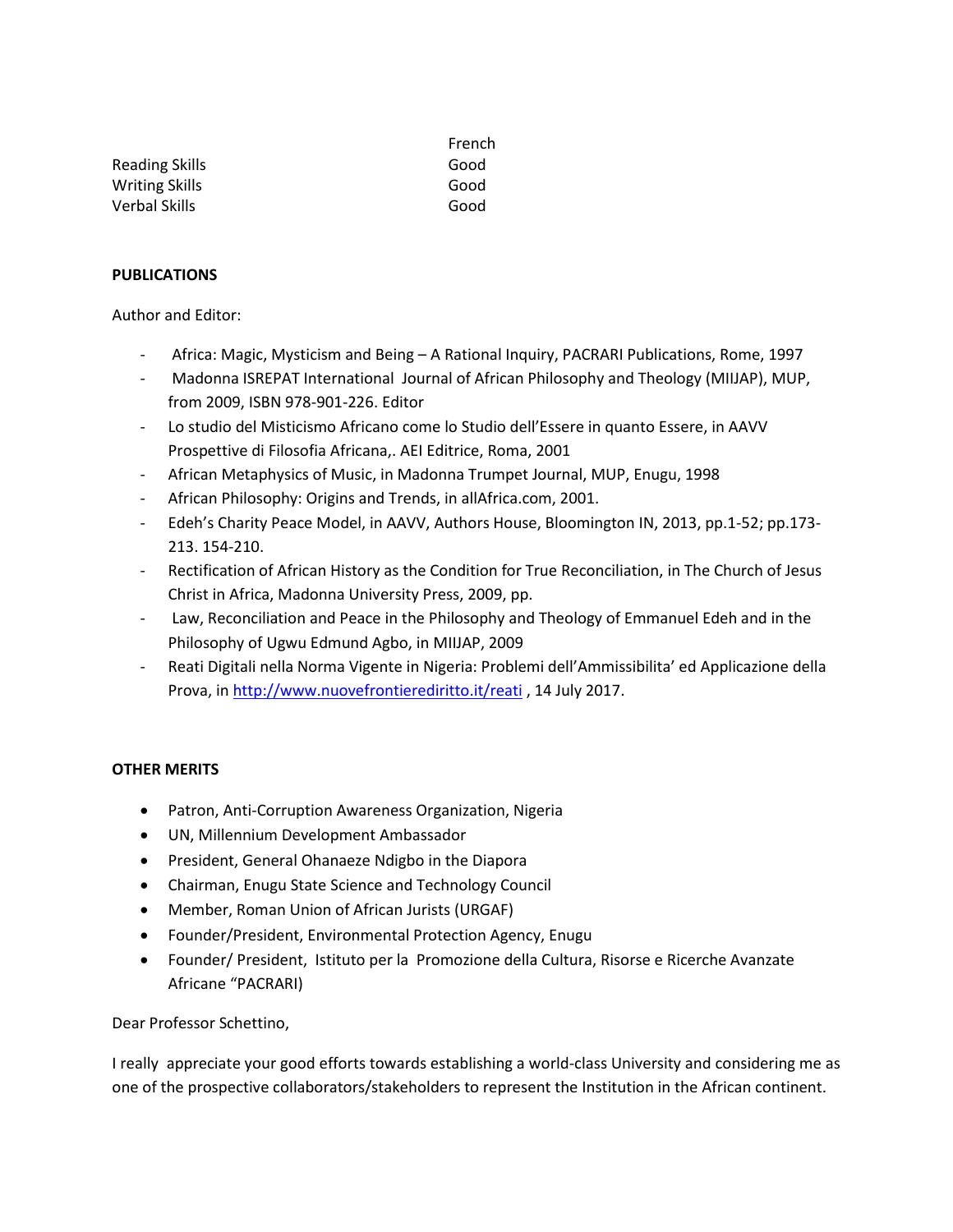In response to your questions, I would say:

- 1. That the courses are all good, however, in order to fully attain, in a wider perspective, the felt needs in Italy, there will be the need to broaden the horizons of the programmes by, for instance, making them extend to Italy and also leaving the territorial coverage to embrace other parts of the world. This will give it an international posture, as any student could, in the time of developing his/her thesis, choose where to take as a case study. As an illustration: One can put it is it is or replace Calabria with Italy or leave the territorial coverage, *in toto*.
- 2. The courses are in line with the internationalization needs of Italian Institutions and Companies, if they are to be made to cover the whole of Italy and if they are not restricted to Calabria or Italy alone. They can reflect the Calabrian needs, Italian needs, Regional needs, like Europe, Africa, Asia, the Pacific, USA, etc. All the courses should however be made to move from the Calabrian realities to other realities – national, regional, international, as the case may be.
- 3. Yes. The new University by integrating the educational offers of the Universities already present in Calabria and establishing a close relationship with the institutional, entrepreneurial and professional realities, will also be able to increase the career opportunities for the younger generations, by injecting new life via innovation; new systems, like the OBOR and BRI, and other emerging holistic developmental realities.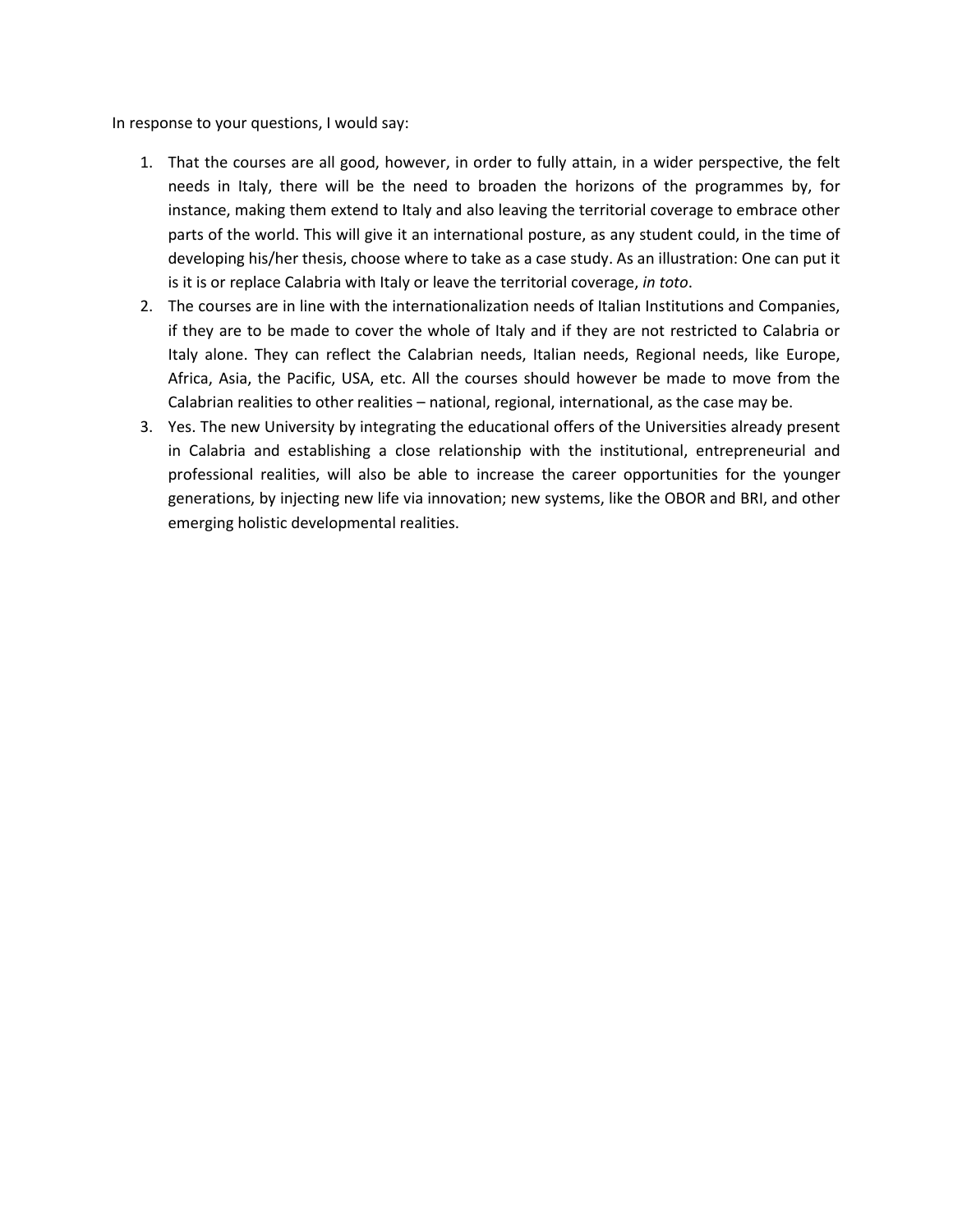# **BRIEF PROFILE:**

# 1. NAME: **INTERNATIONAL BIO-RESEARCH INSTITUTE** (**OCHIRIOZUO ANTHONY AGBO CENTRE)**

- **2.** ADDRESS: **ENUGU - OPI/NSUKKA ROAD, UGWOGO - NIKE ENUGU, NIGERIA**
- **3.** TELEPHONE: **0 8062884200 – 08185113432.**
- **4.** WEBSITE: **[www.ibi.org.ng](http://www.ibi.org.ng/)**
- **5.** E-**Mail: [info@ibi.org.ng](mailto:info@ibi.org.ng) - [profedmundagbo@gmail.com](mailto:profedmundagbo@gmail.com)**

# **STATUS/CATEGORY:**

- The International Bio-Research Institute (herein after referred to in its acronym as "IBI") is a tertiary Research Institute, approved by the Federal Ministry of Education and registered as a polyvalent body, Limited by Guarantee, with the Corporate Affairs Commission (*RC 986419*) in 2011, TIN.
- The principal activities are divided into three (3) *Research, Education, Training Production/Commercialization -* of life-promoting materials: Phyto-pharmaceuticals, Safety materials, Nutritional materials and also Drone and Robotics, etc.

# **A. RESEARCH:**

- i. Bio-oriented researches in all disciplines that aim at identifying how each discipline can contribute to the promotion of the life and survival of man.
- ii. Researches in Medicine, especially Natural Medicine, Phyto-Medicine, Pharmacognosy and Pharmacology.

# **B. EDUCATION**

1. IBI has since its inception, carried out educational programmes on its own and in collaboration with other Institutions, especially in Bioethics, Biotechnology, Agrobiology, Robotics, Drone Technology, Digital Forensics, etc,

# **C. FORMATION/TRAINING**

- 1. Professional Formation/Training in Natural/AfricanTraditional Medicine and Pharmacognosy.
- 2. Professional Formation/Training in Biotechnology, Bioethics, Bio-Law and so forth.
- 3. Professional Formation/Training in Digital/Computer Forensics, Accounting Forensics, Security and Intelligence and Cyberscurity.
- 4. The Researches and Trainings in the above areas take place in the Structures of IBI at Ugwogo Nike and in the structures of the following International Partners:
	- i. POMOS University of Rome I "La Sapienza", Rome Italy
	- ii. University of Rome II "Tor Vergata", Rome Italy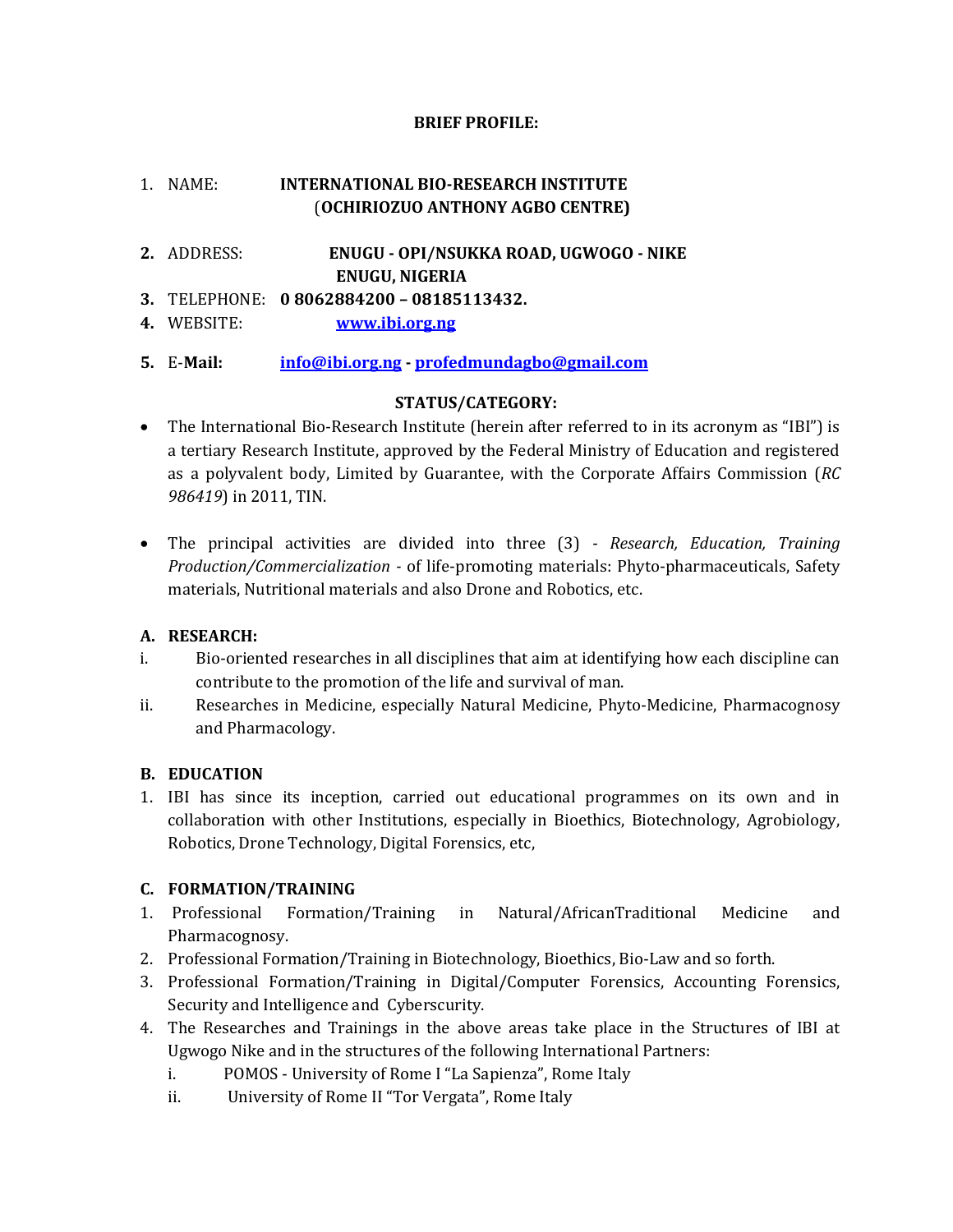- iii. Pontifical *Regina Apostolorum* University, Rome Italy
- iv. International Bio-Research University (IBU SC.), Cisterna di Latina Italy
- v. Academy of Herbal Medicine (*Accademia delle Arti Erboristiche*), Rome Italy
- vi. *Polo Economico Creativo Interculturale* (PECI), Velletri Italy
- vii. Skill-on-Line Ltd., London UK and Milan Italy
- viii. Steadfast Foundation, Latina Italy
- ix. New Fronitiers of Law (*Nuove Frontiere Del Diritto*), Rome Italy
- x. Centre for Research in Environment and Biotechnology (*Centro per le Ricerche Scientifiche sull'Ambiente e Biotecnologia*) (CESAB) Rome Italy.

# **The Administrative, Scientific and Consulting Persons in the IBI are:**

- 1. Prof. Edmund Ugwu Agbo
- 2. Barr. Kelvin I. Ugwu
- 3. Barr. Sunday Nwokocha
- 4. Prof. Stella Ifeoma Inya-Agha
- 5. Emmanuel Ugwuanyi, Esq.
- 6. Barr. Richard Ani
- 7. Barr. Samuel Egbo
- 8. Prof. Joseph Eneh
- 9. Dr. Emmanuel Agbo
- 10. Rev. Sr. Dr. Emmanuella Madueke
- 11. Dr. Albert Oguegbe
- 12. Pharm Mishael Inya-Agha
- 13. Mr. Ebuka Ugwu
- 14. Mr. Ikechukwu Chukwu
- 15. Dr. Morgan Anioha Dr. Morgan Anioha
- 16. Mr. Samuel Dubem Ona
- 17. Mrs. Josephine Onajite Aghoghovwia, Esq.
- 18. Mr. Paul Sobe Ugwu
- 19. Nrs. Onyeabo Victor Ugwu
- 20. Eze Pedro Christopher
- 21. Nrs Amaka Ugwu
- 22. Prof. Marco Monaco
- 23. Dr. Alesio D'Andrea
- 24. Dr. Emmanuele Di Leo
- 25. Prof. Gonzalo Miranda
- 26. Prof. Barr. Federica Federici
- 27. Prof. Paolo Ospici
- 28. Prof. Sergio Bellanza
- 29. Sig.ra Catia Di Carlo
- 30. Prof. Ercole Amato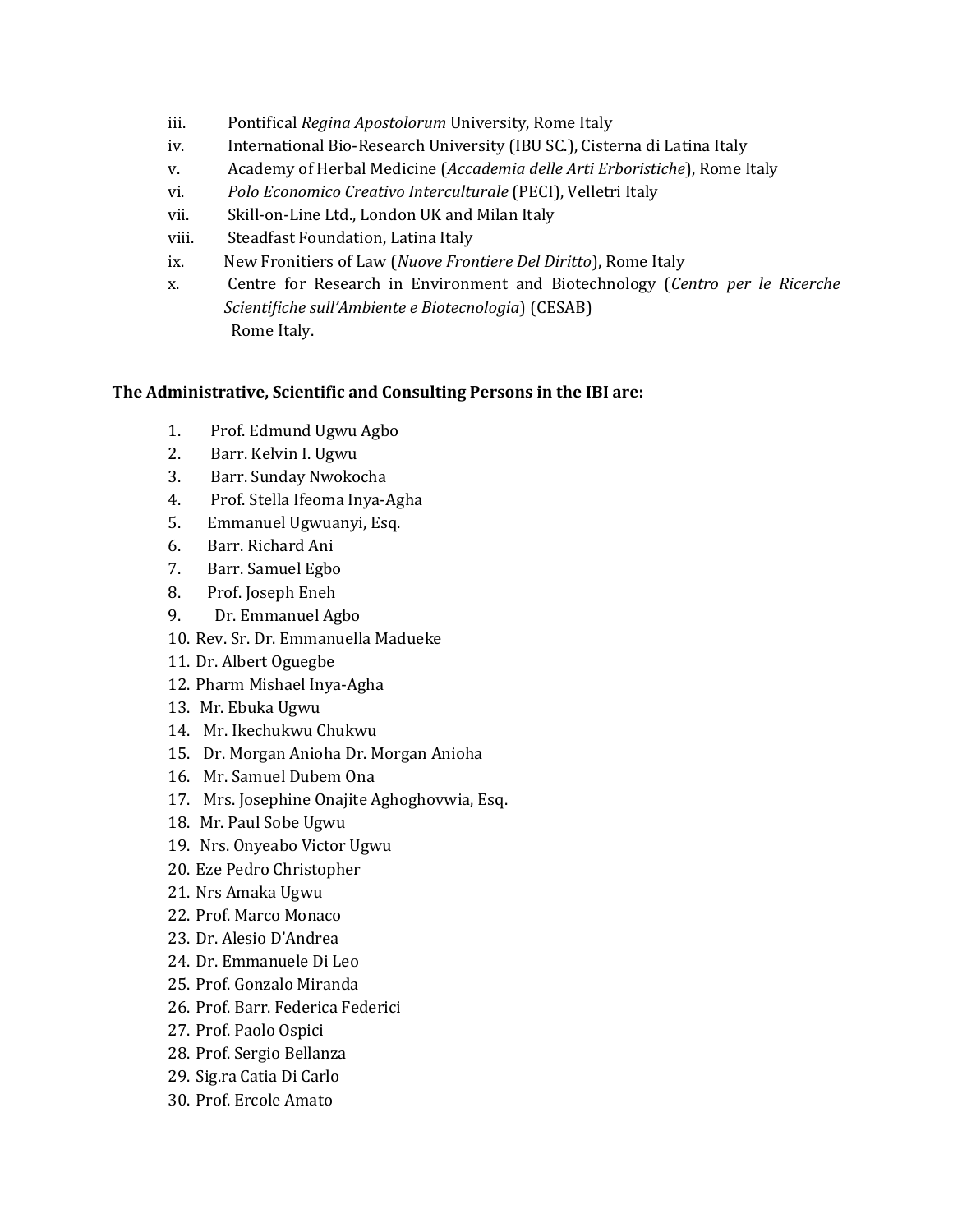# 31. Geom. Pierluigi Chiari.

# **D. PRODUCTION/COMMERCIALISATION**

From its inception, IBI has been researching on natural/herbal cures to various diseases, especially *Diabetes, Hypertension, Malaria and Rheumatoid Arthritis*, and has produced some natural/phyto pharmaceutical remedies like, *Dia-sol, Bio-relaxin, IBI-Tarazine, IBI-MoI, Hnad Sanitizers, Detergents, Disinfectants*, etc. Some of these products have been presented to the NAFDAC for ulterior analysis. The NAFDAC however, gave some directives on how to prepare and package them for commercialisation, one of such directives was to package some of them in tea bags. As a response to the above instruction, we have bought, in addition to many existing equipment, a Teabag Producing Machine, which we now intend to install and start to use.

# **E. The IBI has different Schools of Research –**

- i. Agro-biology
- ii. Biotechnology/Genetic Engineering
- iii. Digital/Computer Forensics & Accounting Forensics
- iv. Drone Technology & Robotics Engineering
- v. Mechthronics
- vi. Bioethics and Bio-Law
- vii. African Philosophy and African Law
- viii. African Traditional/Natural Medicine & Pharmacognosy, etc.

Each of these Schools has an equipped Laboratory/Workshop in addition to Agricultural/Botanical Farms (for Agriculture, Agbrobiology and Phytomedicine).

- F. To fully actualise its objectives, the IBI established a *Technological Incubation Centre* (TIC), a greater part of the structures has been completed and major equipment for each of the Departments in this Centre have been acquired and are already/about to be installed in its respective Factory. The various Departments and their Factories are:
	- a. **Fashion and Design:** State-of-art machineries are installed and we are now ready to start-up commercial production.
	- **b. Water Processing:** IBI also has a Water Sachet/Bottle Production Factory of which the major equipment have been installed and the processing of sachet water is ready.
	- **c. Phyto-pharmaceutical**: For the production of commercial Phyto-Pharmaceuticals, IBI established an appropriate factory that is waiting for the acquisition of complete equipment to start up fully.
	- *d.* **Biotechnology/Genetic Engineering/Biochemical Workshop**: This is equipped to serve in both research and commercial production of *Biochemicals, Disinfectants, Detergents, Organic Manure, Bio-Pesticides and Bio-Insectides, Phyto-Pharmacy and Natural African/Traditional Medicines.*